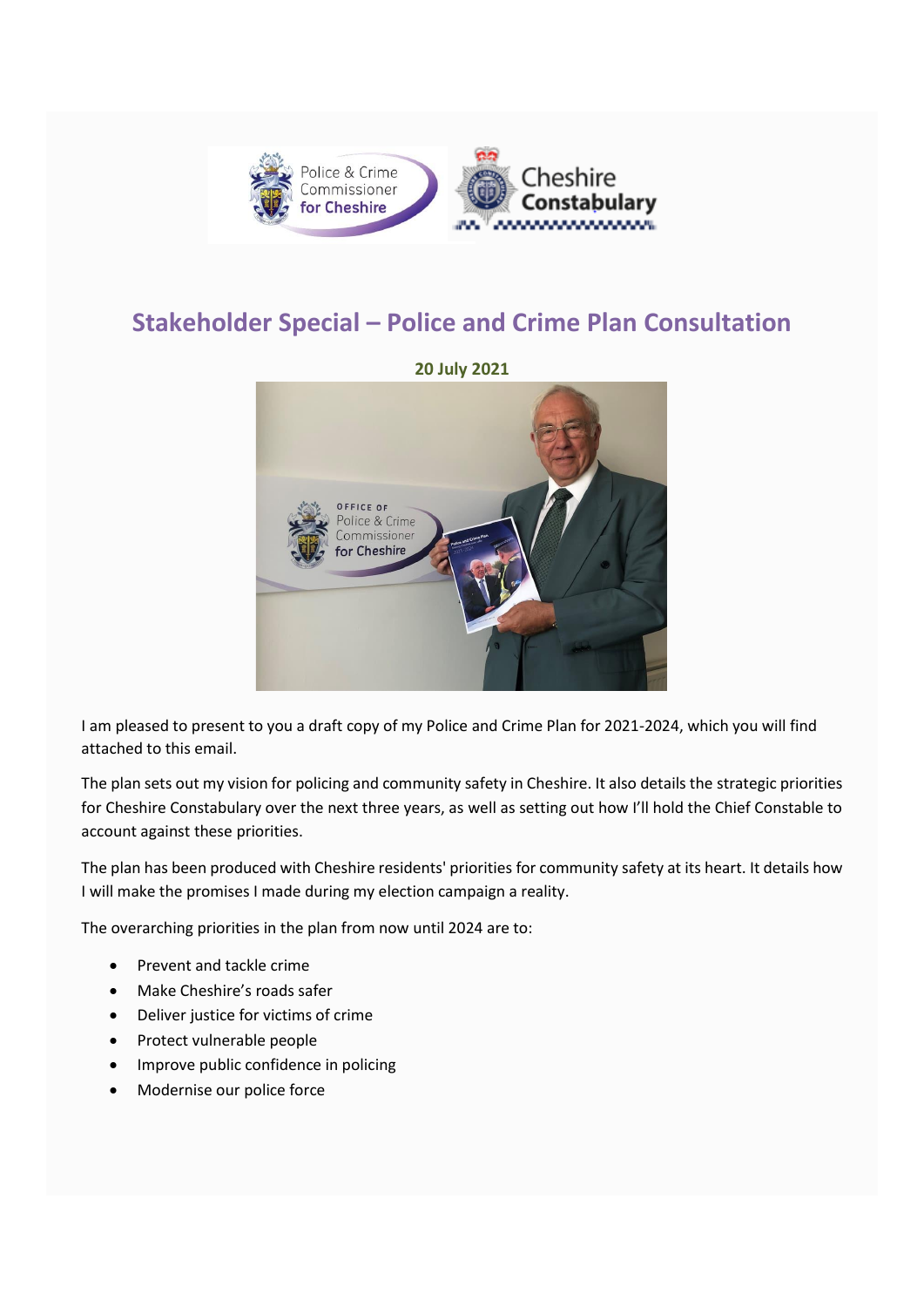The plan also includes a commitment to take police officer numbers in Cheshire to 2,345 - their highest level in modern times and to continue to invest in neighbourhood policing to ensure there is a visible policing presence in all local communities.

Your views on whether this plan delivers your priorities for policing and crime are invaluable in ensuring it makes Cheshire safer. Now it's your opportunity have your say before the plan is finalised during the autumn.

To take the short survey to give your views, please visit[: https://www.surveymonkey.co.uk/r/JZS5JGD](https://www.surveymonkey.co.uk/r/JZS5JGD)

As well as completing the survey yourself, I would be grateful if you could cascade this information across your networks to ensure the draft plan and survey reaches all of our communities.

I look forward to hearing local peoples' views and to continuing these conversations over the coming years to understand key concerns in our communities and how I can work with local communities to develop sustainable solutions.

The consultation closes at 23.59 hours on Sunday 15 August 2021. Once the consultation is closed, the responses will be analysed and amendments to the plan will be made before the final draft is presented at the September meeting of Cheshire's Police and Crime Panel.

If you'd like to request a hard copy of the plan or survey, please emai[l pcc@cheshire.pnn.police.uk](mailto:pcc@cheshire.pnn.police.uk) or call 01606 364000.

**John Dwyer Police and Crime Commissioner for Cheshire**

## **Stay in touch**

As part of your continued support as a valued stakeholder, we would be grateful if you could cascade this update to your networks so the wider community is aware of our work.

We would like to remind you of the ways you can get in touch with Cheshire Constabulary. In an emergency, where a crime is taking place or there is a danger to life, always dial 999.

For general enquiries, please visit<https://www.cheshire.police.uk/contact/af/contact-us/> or, if it not an emergency, you can call 101.

In addition, our helpdesks are open to residents across Cheshire. Further details can be accessed here: [https://www.cheshire.police.uk/news/cheshire/news/articles/2020/11/reminder-on-how-to-contact](https://www.cheshire.police.uk/news/cheshire/news/articles/2020/11/reminder-on-how-to-contact-cheshire-constabulary-during-lockdown/)[cheshire-constabulary-during-lockdown/](https://www.cheshire.police.uk/news/cheshire/news/articles/2020/11/reminder-on-how-to-contact-cheshire-constabulary-during-lockdown/)